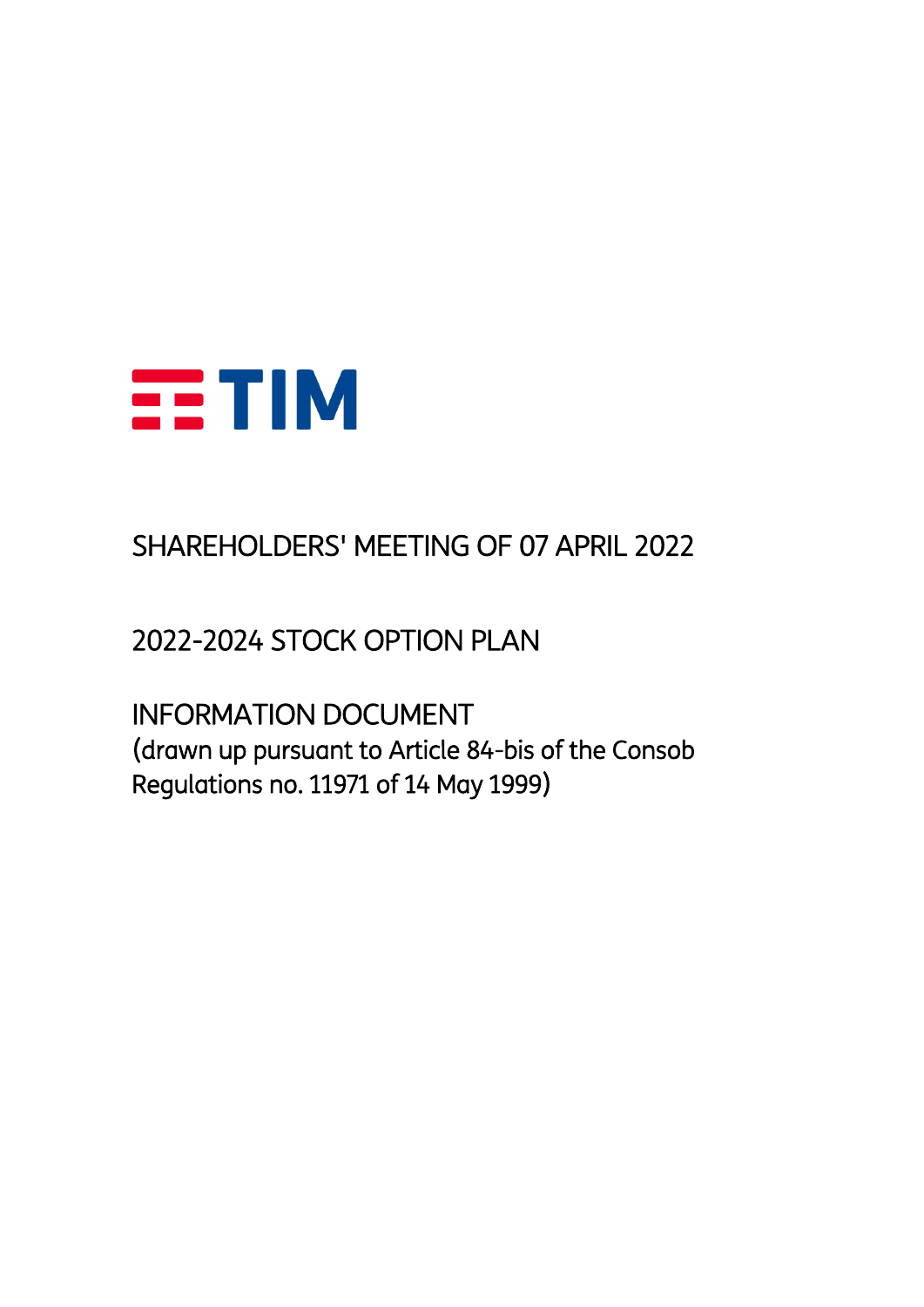TIM S.p.A.

Registered Office in Milan at Via Gaetano Negri 1 General Administration and Secondary Office in Rome at Corso d'Italia 41 PEC (Certified electronic mail) box: telecomitalia@pec.telecomitalia.it Share capital 11,677,002,855.10 euros fully paid-up Tax Code/VAT Registration Number and Milan Monza-Brianza Lodi Business Register Number 00488410010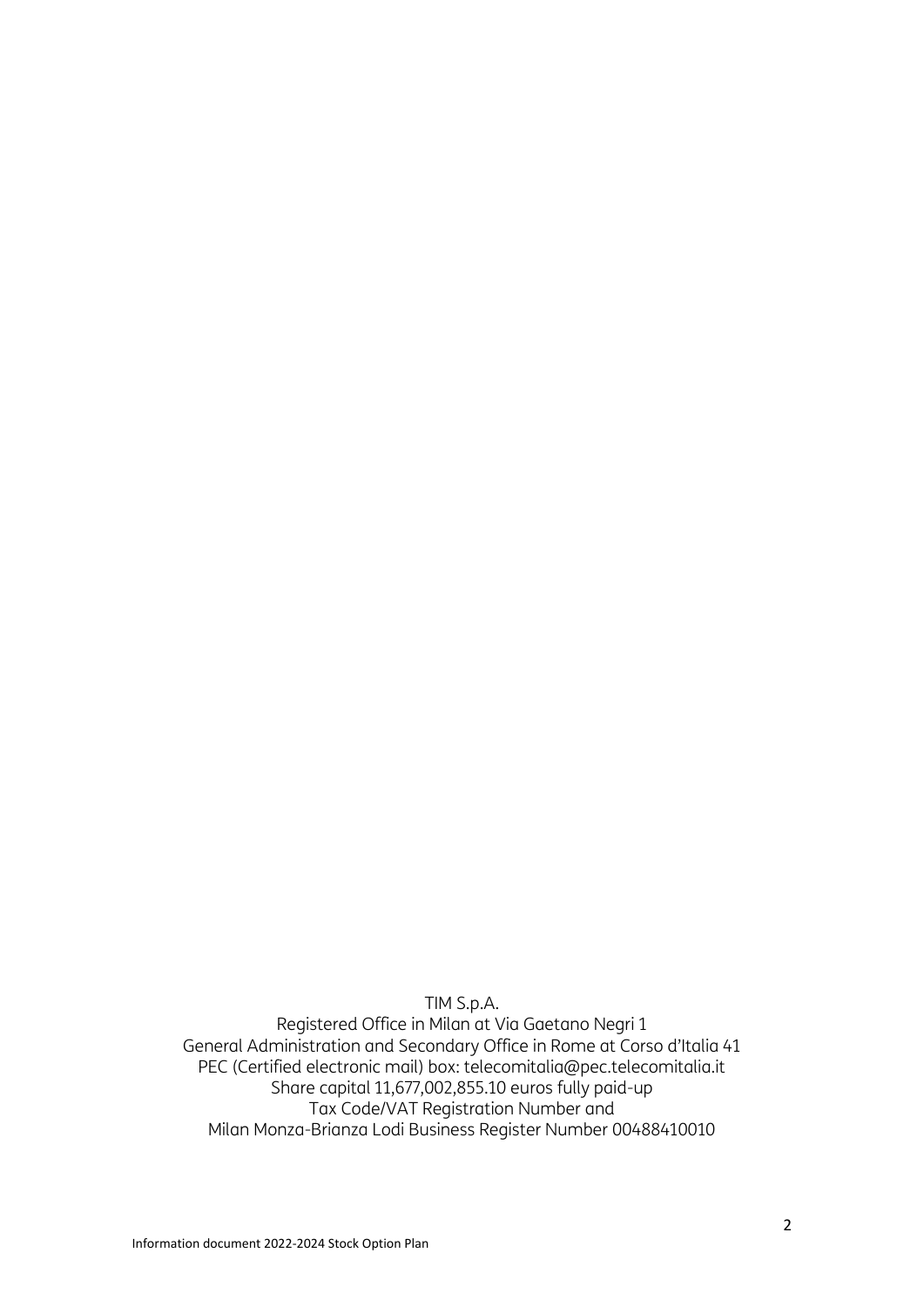#### **INTRODUCTION**

On 2 March 2022, the Board of Directors of Telecom Italia S.p.A. ("Telecom Italia", "TIM", the "Company" or the "Issuer"), on the basis of the Nomination and Remuneration Committee's preliminary investigation, approved the 2022-2024 Stock Options Plan (the "Plan") proposal to the Shareholders' Meeting called for 7 April 2022.

This information document has been drawn up pursuant to art. 84-bis, subsection 1 of the Issuers' Regulations (Consob resolution no. 11971/1999 and subsequent amendments) to illustrate the terms and conditions of the Plan defined to date. Information on the implementation phase of the Plan, devolved to the competency of the Board of Directors of Telecom Italia, will in due course be disseminated as set out in the applicable regulations.

It should be noted that the Plan qualifies as one "of major significance" pursuant to article 114-*bis*, subsection 3 of the CLF (Legislative Decree no. 58/1998) and article 84 *bis*, subsection 2 of the Issuers' Regulations.

#### **DEFINITIONS**

- *Shares* The ordinary shares of the Company, without par value, listed on the MTA electronic share market organised and managed by Borsa Italiana.
- *Beneficiaries* The CEO and Employees (including any executive with strategic responsibilities) of the Company and its Subsidiary Companies to whom the Options will be allocated, as identified at the discretion of the Board of Directors.
- *Maximum Benefit -* The capital gain realisable with the sale of a number of Shares corresponding to the quantity of target Options for CEOs and Beneficiaries in each tier, at the conventional price of 1.50 euros per Share, against purchase at the Strike Price.
- *CEO*  The General Manager and Chief Executive Officer of TIM: on the date of approval of the Plan by the Board of Directors, Pietro Labriola.
- *Claw-back* Recovery by cancellation (full or partial) of Options allocated and not exercised, in the event of wilful misconduct or gross negligence by the Beneficiary to the detriment of the Company, ascertained during disciplinary proceedings or in the case of an error in the formulation of the data, which resulted in the restatement of the Financial Statements.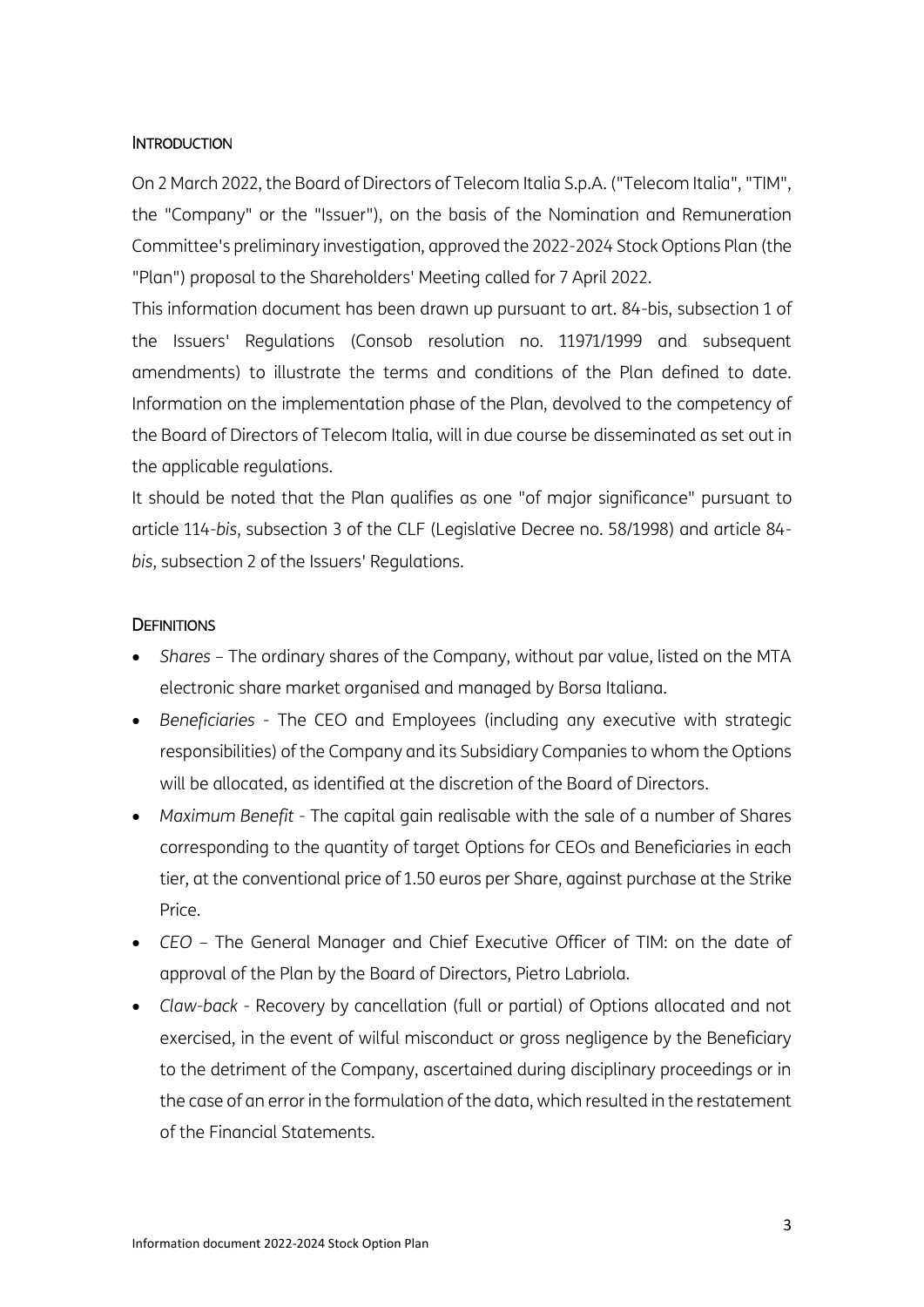- *Board of Directors* The *pro tempore* Board of Directors of the Company, which will make all assessments regarding the Plan, and any appropriate decisions.
- *Subsidiary Companies* Each of the companies that are at any given time directly or indirectly controlled by the Company, pursuant to Article 2359 of the Italian Civil Code.
- *Employees* The employees with permanent employment contracts with the Company or its Subsidiary Companies registered in Italy on the allocation date.
- *Group* The Company and the Subsidiary Companies.
- *Vesting -* Assessment of the exercisability of Options to a variable extent in light of (i) the correction of the number of Options assigned to target represented by the Maximum Benefit, and (ii) the degree to which Performance Parameters are achieved within the Vesting Period. The assessment will be carried out by the Board of Directors at the meeting to approve the financial statements (financial and nonfinancial information) as at 31 December 2024.
- *Options* The options covered by the Plan, allocated free of charge and nontransferable *inter vivos*, each of which attributes the right to subscribe or purchase 1 (one) Share under the terms and conditions set out in the Regulation, at a unit price equal to the Strike Price.
- *Performance Parameters*  These are (i) the cumulative reported EBITDA CAPEX indicator for the years 2022-2024 (weight: 70%); (ii) the percentage of women in positions of responsibility at the end of 2024 (weight: 15%); (iii) the ratio between renewable electricity and electricity consumed in the 2024 financial year (weight: 15%), resulting from the targets included in the Business Plan.
- *Exercise Period* Stock market trading days *(i.e.* other than Italian national holidays and public holidays in the cities of Rome, Milan and Turin) included in the two-year period starting from the day after the meeting of the Board of Directors approving the Group's consolidated financial and non-financial information documents as at 31 December 2024, with the exception of days on which exercise is not permitted by the Regulations.
- *Vesting Period*  The period of time from 1 January 2022 until 31 December 2024, consisting of 9 (nine) four-month periods.
- *Business Plan* TIM's 2022-2024 business plan approved by the Board of Directors on 2 March 2022.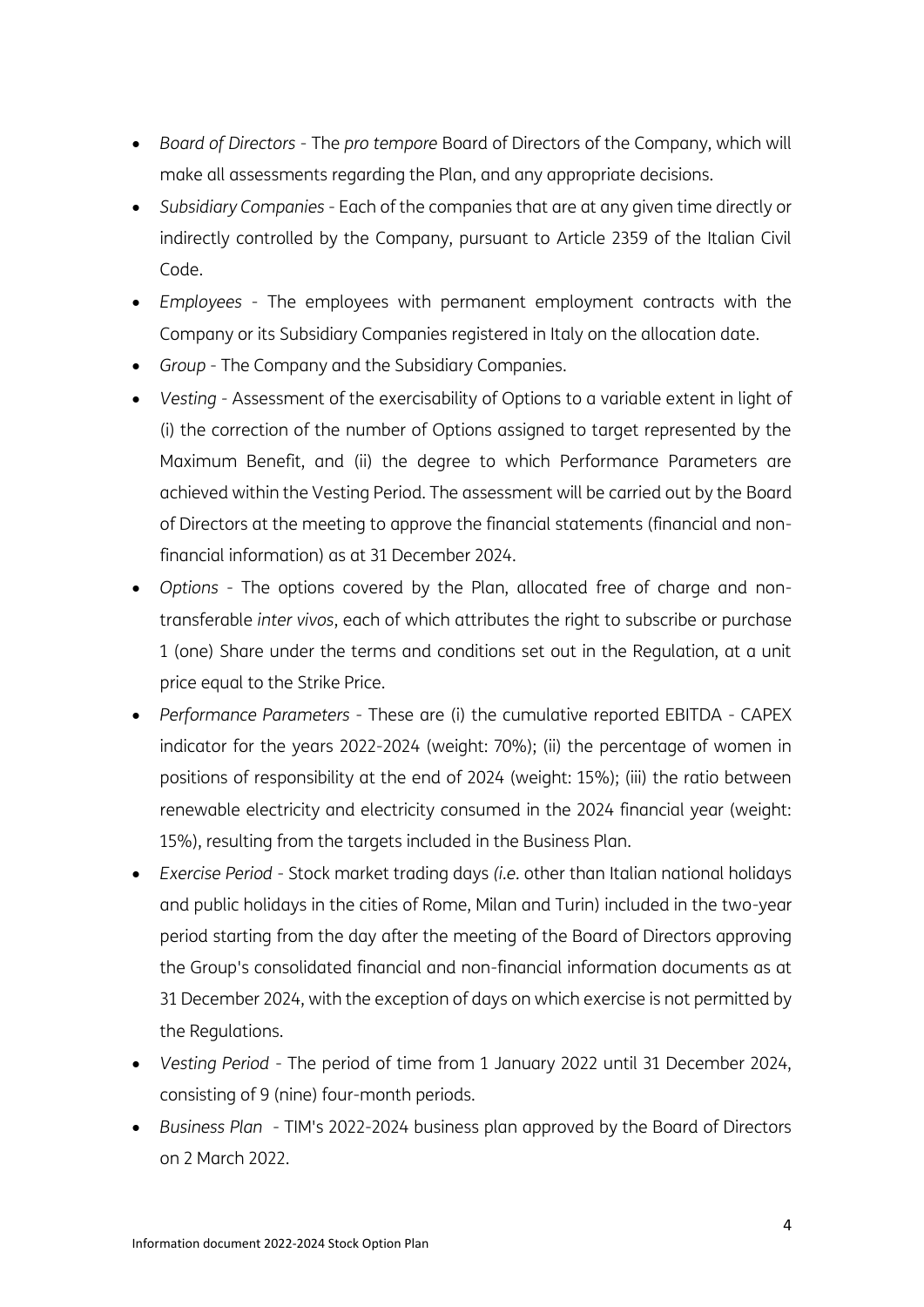- *Regulations-* The Plan regulations, subject to Board of Directors approval.
- *Strike Price*  The price the Beneficiaries must pay TIM in order to subscribe or purchase one Share if they exercise the Options, equal to 0.424 euros.
- *Successor Company*: any company that is the beneficiary of a demerger of TIM or the transferee of a business unit of TIM.

#### 1. BENEFICIARIES

The Plan is reserved for the CEO and members of Group management, as identified by the Board of Directors at its discretion, following approval of the Plan by the Shareholders' Meeting, from among Employees deemed worthy of incentives, recognition and retention on the basis of management considerations.

### *1.1. Names of the Beneficiaries who are members of the Board of Directors of the Issuer or the Issuer's controlling companies or the Subsidiary Companies*

The Beneficiaries will be identified by the Board of Directors among Employees following approval of the Plan by the Shareholders' Meeting, without prejudice to the inclusion of the CEO.

### *1.2. Categories of employees or collaborators of the Issuer or the Issuer's controlling companies or the Subsidiary Companies*

See the provisions of paragraph 1.1.

### *1.3. Indication of the names of Beneficiaries in the groups indicated in point 1.3, letters a), b) and c) of Annex 3A, Chart 7, of the Issuers' Regulations*

See the provisions of paragraph 1.1.

# *1.4. Description and numerical indication of the Beneficiaries, separated for the categories indicated in point 1.4, letters a), b) and c) of Annex 3A, Schedule 7 of the Issuer Regulation*

See the provisions of paragraph 1.1. The total number of beneficiaries is estimated at 140.

#### 2. REASONS FOR THE ADOPTION OF THE PLANS

### *2.1. Objectives to be achieved by application of the Plan*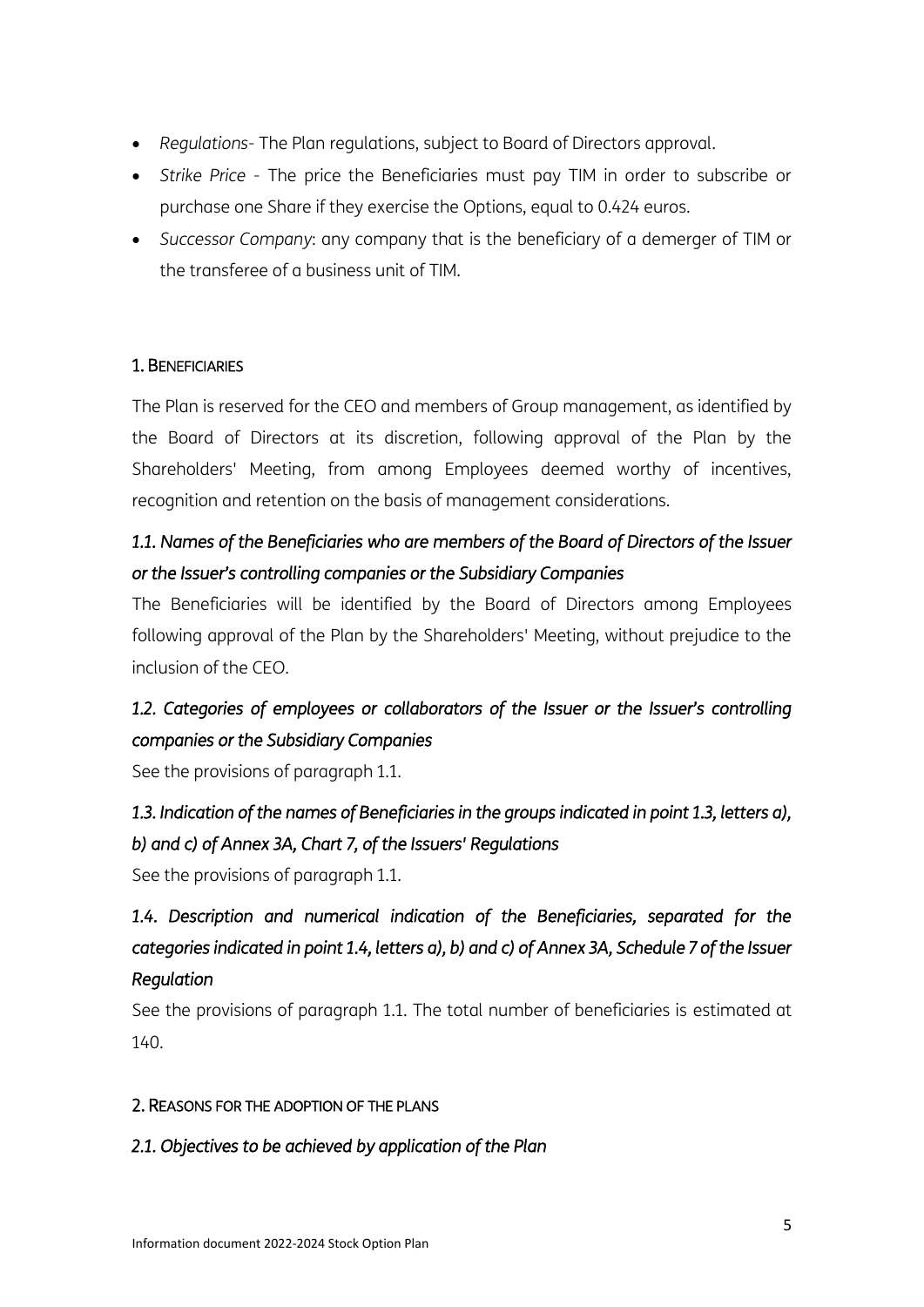The goal of the initiative, following a logic of motivation and retention, is to incentivise the Beneficiaries to create value for Company shareholders, aligning the interests of management with the interests of TIM shareholders, in terms of achieving qualified Business Plan objectives and growth in the Share value in the medium term. The Plan also aims to ensure the possibility of attracting new managers from outside, depending on implementation of the Business Plan.

### *2.2. Key variables, including performance indicators, considered for the purpose of the application of the Plan*

The allocation of the Options (discretionary and free of charge) will depend on the strategic nature of the Beneficiaries with respect to implementation of the Industrial Plan, as assessed at the discretion of the Board of Directors.

### 2.3. Elements involved in determining the amount of remuneration based on financial *instruments, or criteria for its determination*

The number of Options allocated to Beneficiaries, other than the CEO, will be determined by the Board of Directors through their discretionary and unquestionable inclusion in three pay opportunity tiers in relation to the contribution and impact of the role held on the company's strategic objectives.

The quantity of target Options will be 24,000,000 for the CEO (corresponding to a Maximum Benefit of 25,824,000 euros). The number of target Options allocated to the remaining Beneficiaries will be equal to:

- − 6,250,000 Options for first-tier Beneficiaries (corresponding to a Maximum Benefit of 6,725,000 euros);
- − 3,125,000 Options for second-tier Beneficiaries (corresponding to a Maximum Benefit of 3,362,500 euros);
- − 520,000 Options for third-tier Beneficiaries (corresponding to a Maximum Benefit of 559,520 euros),

subject to re-proportioning in the event of allocation after 31 August 2022 and subject to the Maximum Benefit limit.

The re-proportioning will take place starting from the allocations after 31 August 2022, considering six four-monthly allocation windows, so that the quantities of target Options will be reduced to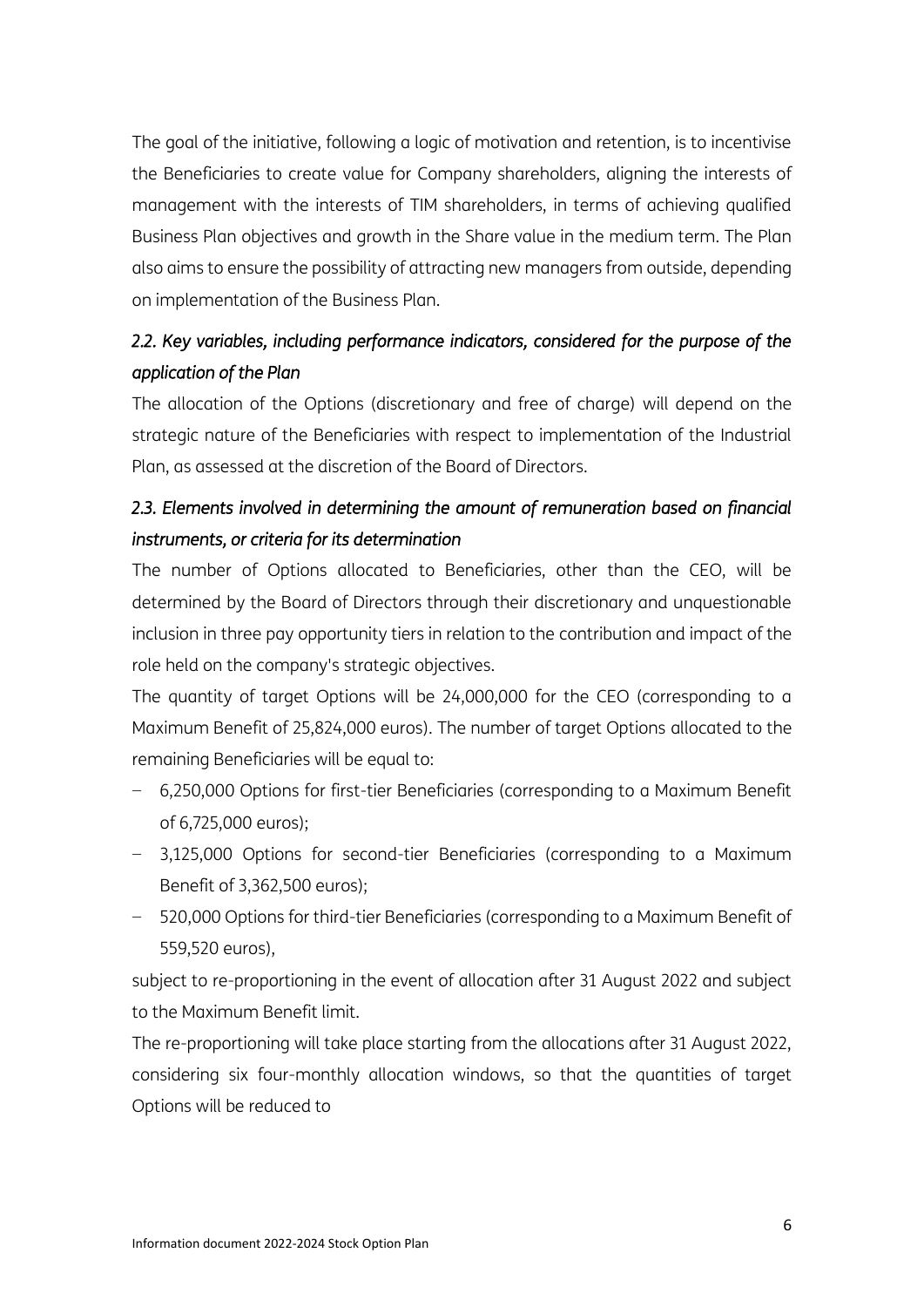- − 7/9 of the above quantities for allocations made from 1 September to 31 December 2022;
- − 6/9 of the above quantities for allocations made between 1 January and 30 April 2023;
- − 5/9 of the above quantities for allocations made from 1 May to 31 August 2023;
- − 4/9 of the above quantities for allocations made from 1 September to 31 December 2023;
- − 3/9 of the above quantities for allocations made between 1 January and 30 April 2024;
- − 2/9 of the above quantities for allocations made from 1 May to 31 August 2024.

No Options will be allocated after 1 September 2024.

The above target quantities (possibly re-proportioned as above) will be subject to a downward adjustment where the normal value<sup>1</sup> of the Share at Vesting is higher than 1.50 euros (conventional value for determination of the Maximum Benefit): so-called Adjusted Target. For example, given a Maximum Benefit for the CEO of 25,824,000 euros:

(delta between 1.50 euros and Strike Price) x no. 24,000,000

in the event of a Normal Value at Vesting of 2 euros per Share, the Adjusted Target Options for the CEO will be equal to

25,824,000 euros: (2 euros - 0.424 euros) = 16,385,787 Options

# *2.4. Reasons for adopting remuneration plans based on financial instruments not issued by the Issuer*

Not applicable.

### *2.5. Evaluation of significant tax and accounting implications that have influenced the design of the Plan*

There have been no significant tax and accounting implications that have influenced the design of the Plan.

<sup>1</sup> The "normal value" is the arithmetic mean of the official Share price recorded from the stock exchange trading day preceding the dies a quo until the thirtieth previous ordinary calendar day (both inclusive) on the Electronic Share Market organised and managed by Borsa Italiana S.p.A., using as a denominator only those days to which the prices used for the basis of the calculation apply, rounded to two decimal places, and without prejudice to application of appropriate correction factors as per market practice.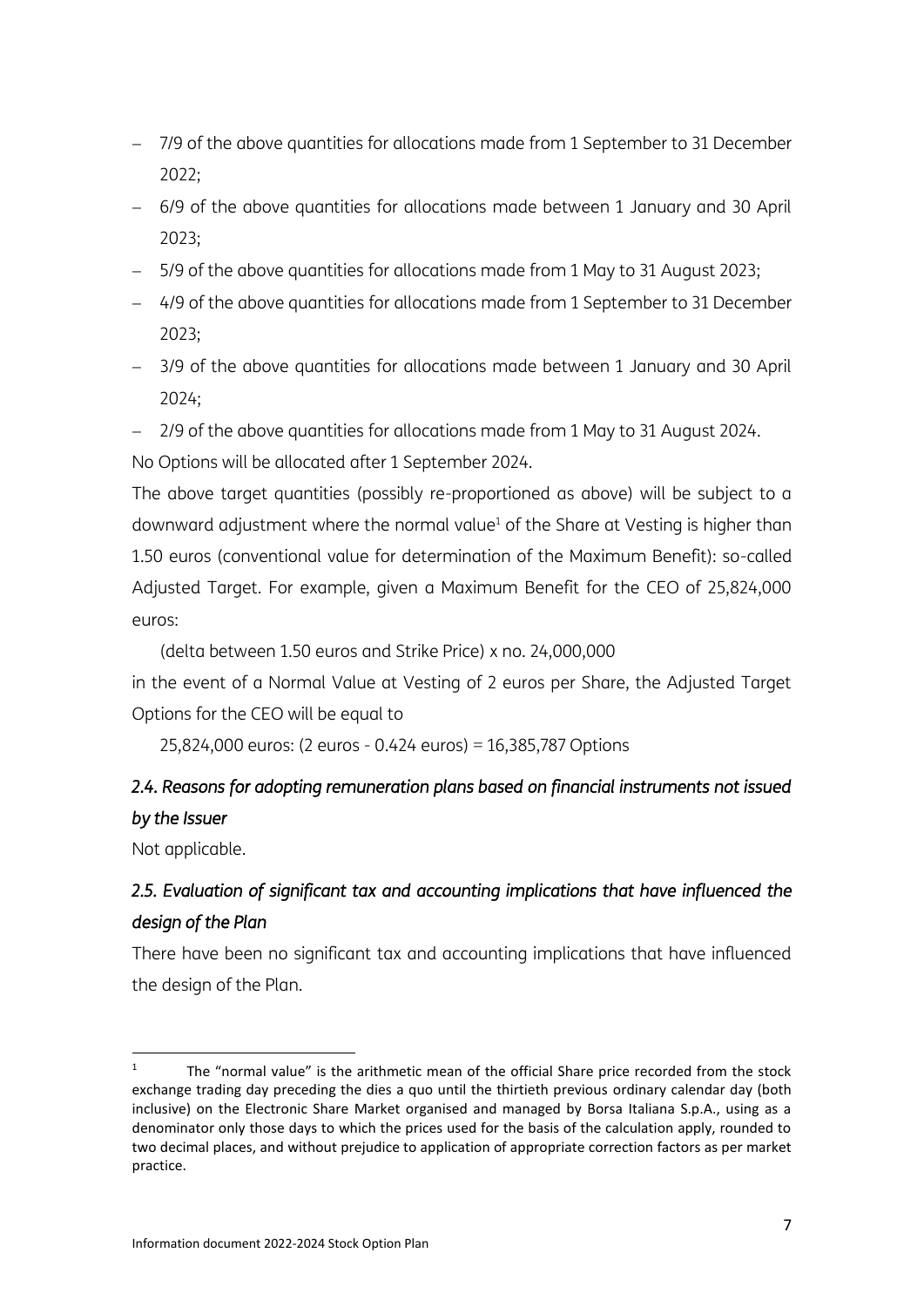# 2.6. Any support for the Plan from the special Fund for encouraging employee ownership *of firms, pursuant to Article 4, subsection 112 of Law no. 350 of 24 December 2003*

The Plan does not receive support of the special Fund to provide incentives for the employees' shareholdings in the enterprises.

### 3. APPROVAL PROCESS AND TIMETABLE FOR ALLOCATION OF THE INSTRUMENTS

### *3.1. Scope of the powers and functions delegated by the Shareholders' Meeting to the Board of Directors for the implementation of the Plan*

On the basis of the preliminary examination carried out by the Nomination and Remuneration Committee, on 2 March 2022 the Board of Directors resolved to submit the initiative to the Shareholders' Meeting of 7 April 2022,

- in the ordinary session, for authorisation of the Plan pursuant to and for the purposes of art. 114-*bis* of the CLF, as well as for the accomplishment - as required - of the acts to dispose of Treasury shares available in the Company's portfolio, from time to time, if the Board of Directors should consider it appropriate to service the Plan with the Treasury Shares available to the Company;
- − in the extraordinary session for the issue of the new conversion shares.

The powers delegated to the Board of Directors include

- − powers to approve (and eventually update) the Plan regulations and any other documentation accompanying the same;
- − discretionary identification of the Beneficiaries, upon the proposal of the CEO;

− the inclusion of the Beneficiaries, other than the CEO, in the various allocation tiers. The Board of Directors may delegate the CEO to identify and include the Beneficiaries in the various allocation tiers.

### *3.2. Persons charged with administering the Plan and their functions and duties*

The Board of Directors is assigned responsibility for the administration of the Plan, availing itself of the corporate functions for those aspects within their competence, and may also delegate some of its powers to the CEO with respect to Beneficiaries other than the CEO

### *3.3. Procedures for revising the Plan, including with regard to any changes in the underlying objectives*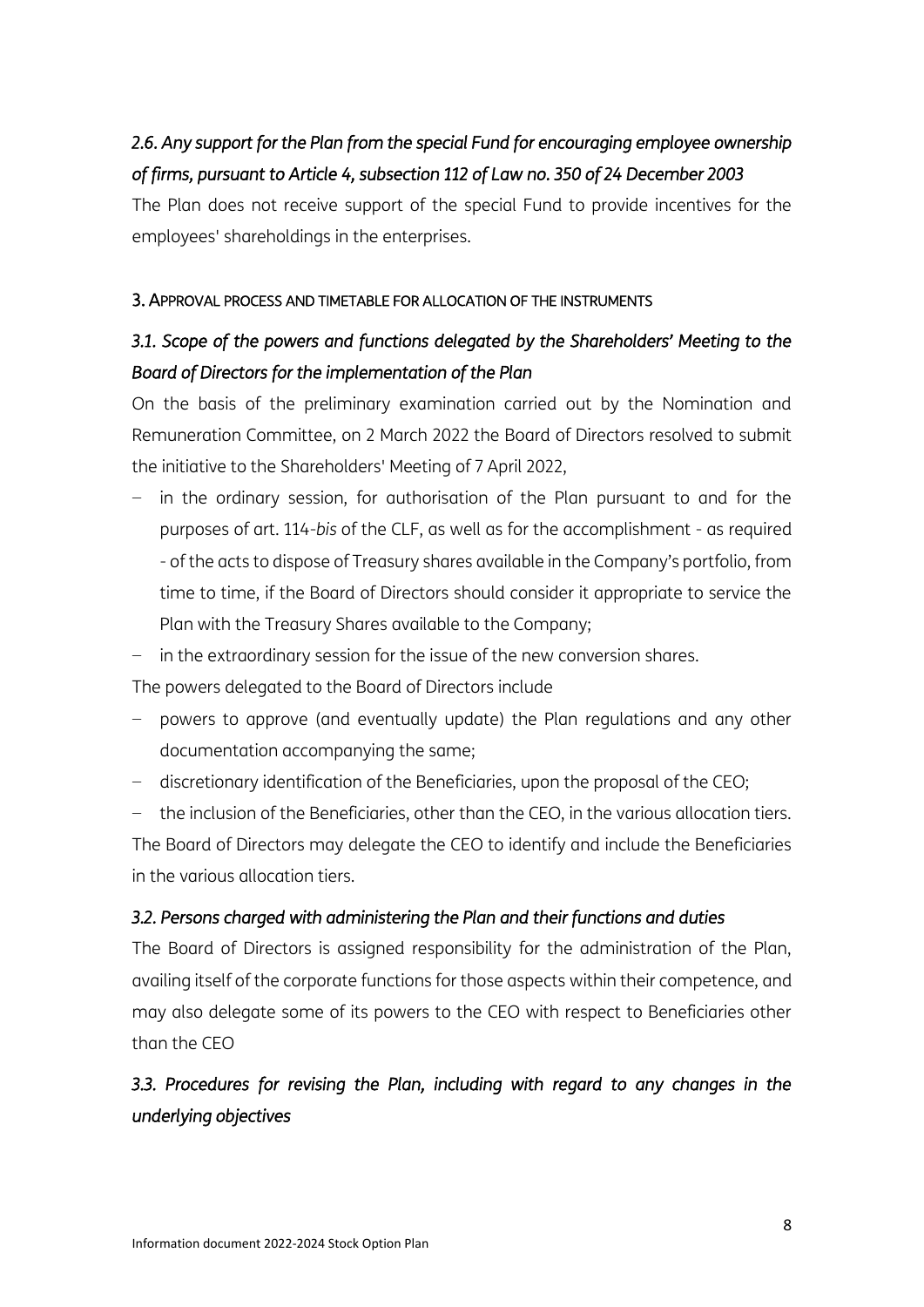In the event of extraordinary transactions involving the Company, as well as extraordinary situations not envisaged in the Plan Regulations, the Board of Directors shall make any amendments and additions to the Plan that it deems necessary and/or appropriate in order to keep the essential contents of the Plan (in material and economic terms) as unchanged as possible, also acting - if necessary, and to the extent of availability - on the constituent documents of the Successor Companies.

### *3.4. Description of how the availability and allocation of the Shares on which the Plan is based will be determined*

In order to implement the Plan, the Beneficiaries will be allocated Options to subscribe to newly issued Shares or to purchase treasury Shares at the Company's disposal at the Strike Price, at a ratio of one Share for each Option exercised, in the maximum number ascertained at the time of Vesting.

### *3.5. Role played by each director in determining the characteristics of the Plan; any conflict of interest involving the directors concerned*

The Beneficiaries of the Plan include the CEO. The board resolutions to allocate Options to the same (or to revise the Plan) shall be adopted in compliance with the applicable regulatory provisions.

# *3.6. Date of the decision taken by the competent body to submit approval of the Plan to the Shareholders' Meeting and of the proposal of the Nomination and Remuneration Committee*

The Nomination and Remuneration Committee structured the Plan at its meetings on 11, 18, 25 and 28 February 2022, reporting on its work to the full Board for a first resolution at its meeting of 21 February 2022 and then finally on 2 March 2022. On that occasion the Board of Directors approved calling the Shareholders' Meeting on 7 April 2022 to take the decisions described in paragraph 3.1.

# *3.7. Date of the decision taken by the competent body concerning the award of the financial instruments and any proposal made to such body by the Nomination and Remuneration committee, if any*

The Plan and the instruments for its implementation shall be submitted to the Shareholders' Meeting of 7 April 2022. Following the Shareholders' Meeting, in the event of approval of the Plan and of the related ancillary resolutions, the Board of Directors shall make the decisions relevant to implementation of the Plan itself, subject to the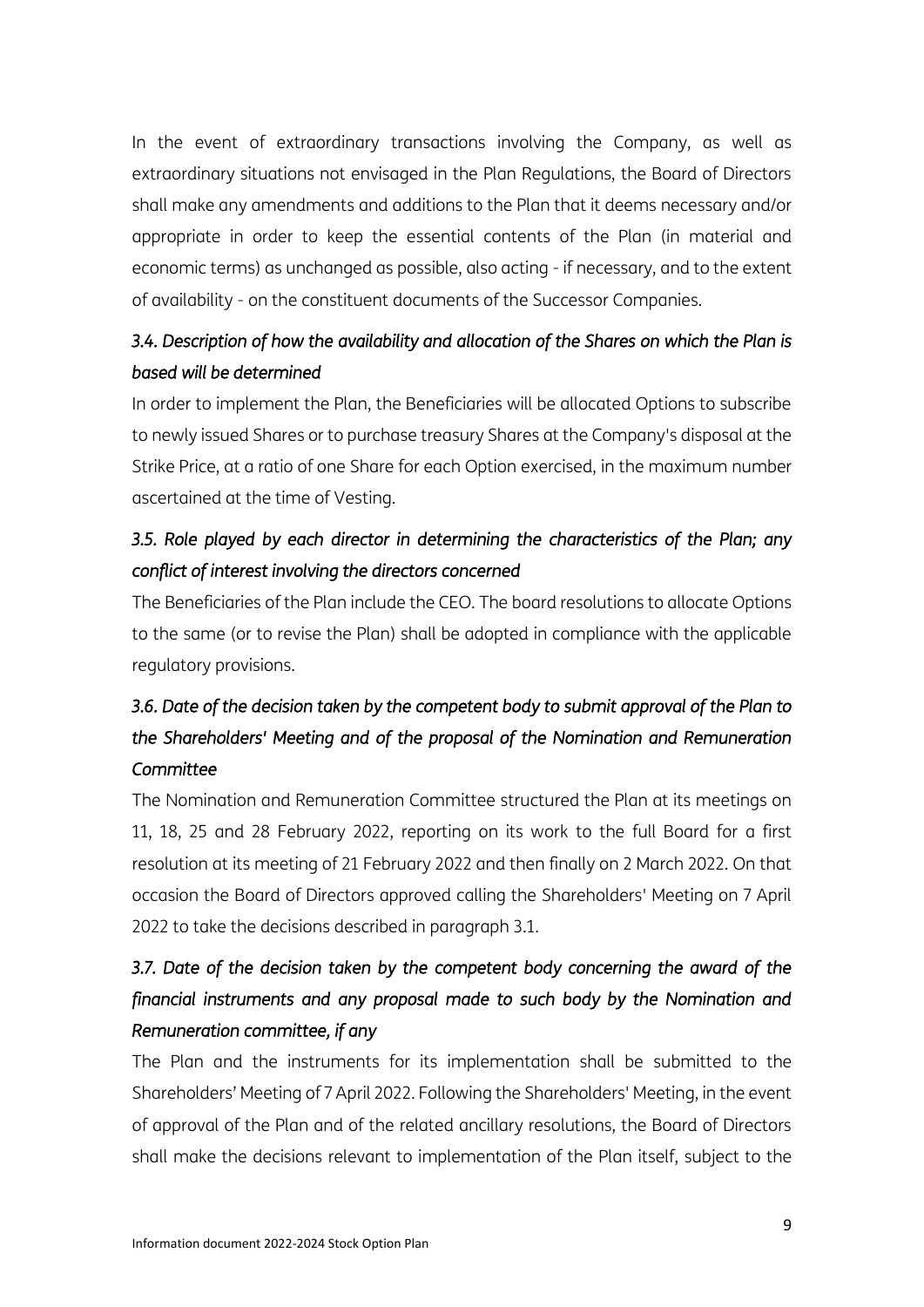preliminary investigation of the Nomination and Remuneration Committee, in compliance with the applicable rules depending on the status of the Beneficiaries.

#### *3.8. Market price of the Shares recorded on the aforementioned dates*

The official price of the Shares on the Electronic Share Market (MTA) organised and managed by Borsa Italiana S.p.A. was:

- − 11 February 2022 0.422 euros
- − 18 February 2022 0.410 euros
- − 21 February 2022 0.398 euros
- − 25 February 2022 0.379 euros
- − 28 February 2022 0.376 euros
- − 02 March 2022 0.341 euros.

*3.9. Time limits and procedures by which the Issuer, in identifying the calendar for the allocation of the instruments to implement the Plan, takes into account the possible timing coincidence of: (i) that award or any decisions taken in this regard by the Nomination and Remuneration Committee; and (ii) the disclosure of any relevant information pursuant to Article 17 of Regulation (EU) No. 596/2014*

The decisions regarding the allocation of the Options will be taken by the Board of Directors at one or more sessions after approval of the initiative by the Shareholders' Meeting, after having obtained the opinion of the Nomination and Remuneration Committee and if necessary of the Board of Statutory Auditors of TIM, where holders of special offices within the Company's Board of Directors are among the Beneficiaries. Moreover, the Options will be exercisable on Vesting, not immediately; therefore the Company does not envisage taking any particular precautions regarding the abovementioned situations.

#### 4. CHARACTERISTICS OF THE FINANCIAL INSTRUMENTS ALLOCATED

#### *4.1. Description of how the Plan is structured*

The Plan provides for the Options to be allocated to the Beneficiaries free of charge. This shall take place on a personal basis and the Options allocated may not be transferred or subject to restrictions or constitute the purpose of acts of disposal *inter vivos* for any reason whatsoever.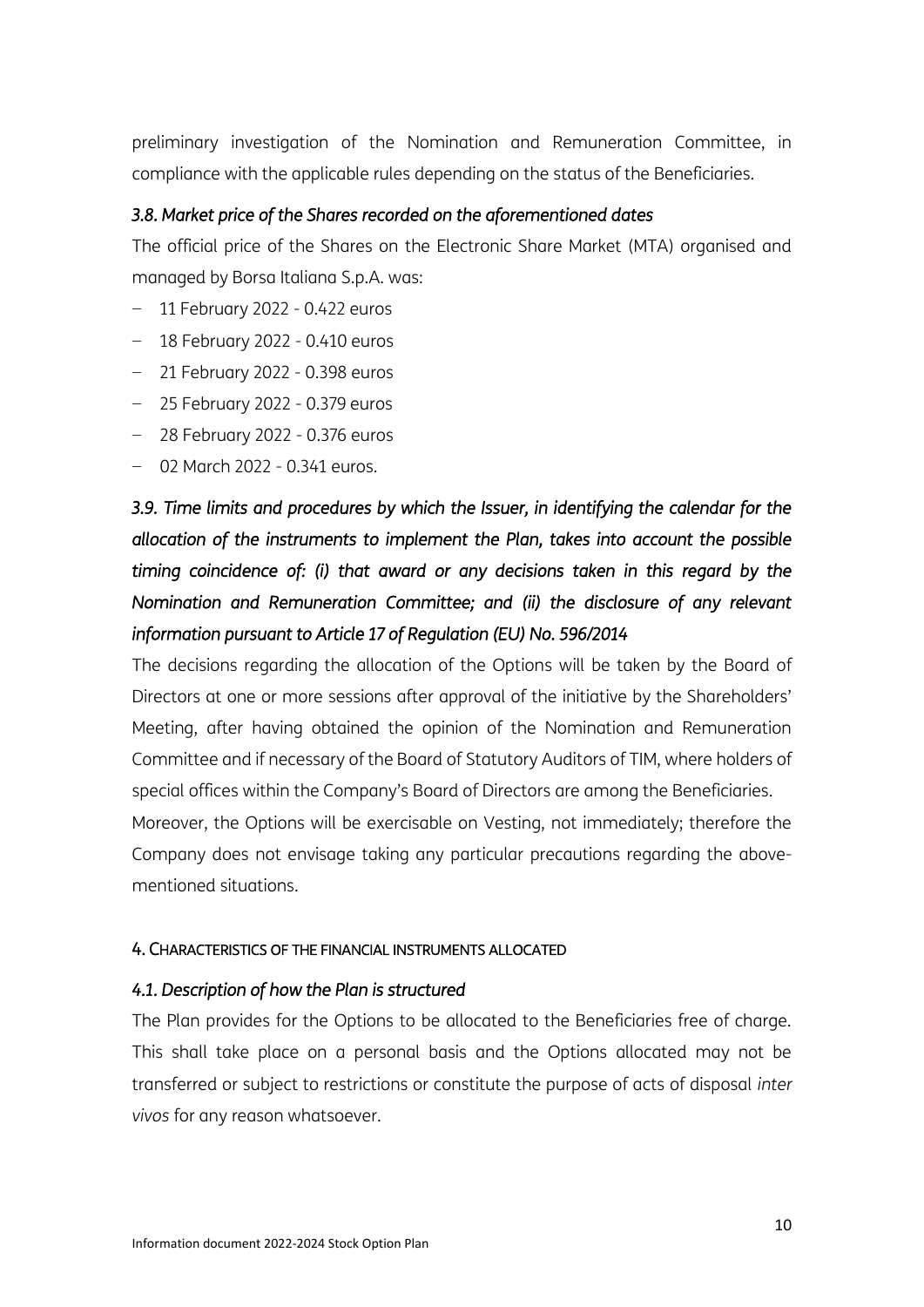# *4.2. Indication of the period of actual implementation of the Plan, with reference also to any different cycles envisaged*

The Plan envisages a single Option allocation cycle, without prejudice to the possibility for the Board of Directors to allocate Options during the Vesting period, and until 31 August 2024, for a maximum target number of 234,330,000 Options.

Following Vesting and during the Exercise Period, the Options may not be exercised in the 30 days preceding approval by the Board of Directors of the financial statements for the year and the half-yearly report of the Company and in the 15 days preceding approval by the Board of Directors of the explanatory report illustrating the results of the first and third quarters of the financial year. The Regulations will allow the Board of Directors, at their discretion, to set extraordinary suspension periods.

### *4.3. Expiration of the Plan*

The Plan will expire at the end of the Exercise Period, apart from forfeiture or Claw Back of the Options during the Vesting or Exercise Period.

# *4.4. Maximum number of financial instruments also in the form of Options, allocated in each fiscal year in relation to the persons individually identified or to the categories specified*

Identification of the Beneficiaries and allocation of the Options to them will be carried out by 31 August 2024.

The maximum number of Options that may be allocated to Beneficiaries by that date is 234,330,000, resulting in a maximum number of exercisable Options (in the event that the correction for exceeding the Maximum Benefit is not applied and each of the Performance Parameters is set at the maximum level) of 257,763,000.

# *4.5. Plan implementing procedures and clauses, specifying if the actual allocation of the financial instruments is dependent on conditions being met, or on the achievement of specific results, including performance results*

The Options will become exercisable, subject to the Board of Directors' assessment of the level of achievement of the Performance Parameters, at the end of the Vesting Period.

In particular:

− exercising 70% of the Adjusted Target Options will be subject to achievement of the Performance Parameter represented by the cumulative reported ebitda-capex for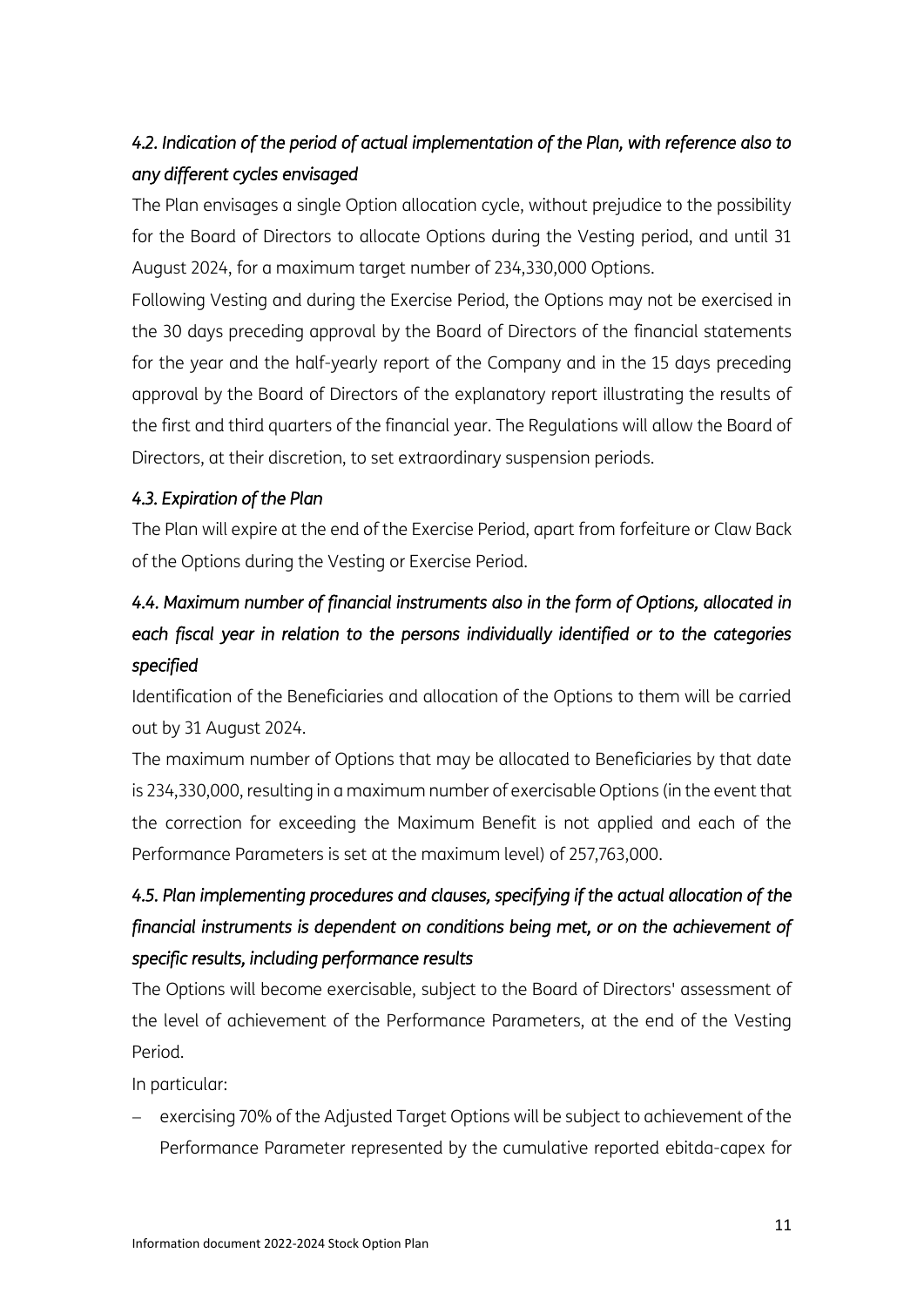the 2022-2024 financial years, as set out in the Business Plan, with a variation range from -10% (achievement of 80% of the target as set out in the Business Plan) to +10% (achievement of 120% of the target as set out in the Business Plan), with linear interpolation for intermediate levels of achievement of the Performance Parameter. If the Performance Parameter achievement level is lower than 80% of the Business Plan target, the corresponding Options shall lapse without compensation;

the exercisability of 15% of the Adjusted Target Options is subject to the Performance Parameter represented by the percentage of women in positions of responsibility at the end of 2024, out of all holders of positions of responsibility, as set out in the Business Plan, with a range that goes from -10% (25% of women out of the total number of holders of positions of responsibility) to +10% (28% of women out of the total number of holders of positions of responsibility); the target level for this parameter is 27% of women out of the total holders of positions of responsibility. With respect to the indicator "percentage of women in positions of responsibility", "positions of responsibility" means: formalised positions in the company organisation.

If the percentage of women in positions of responsibility at the end of 2024 is less than 25%, the corresponding Options will lapse without compensation.

the exercisability of 15% of the Adjusted Target Options is subject to the Performance Parameter represented by the ratio between renewable electricity and electricity consumed in the financial year 2024, as set out in the Business Plan, with a variation interval ranging from -10% (75% renewable electricity) to +10% (83% renewable electricity); the target level of the parameter is 80% of renewable electricity.

The indicator "ratio between renewable electricity and consumed electricity" is defined as follows: MWh from self-produced and purchased renewable sources divided by total MWh consumed.

If the ratio between renewable electricity and electricity consumed in the 2024 financial year is less than 75%, the corresponding Options will lapse without compensation.

The cumulative reported ebitda-capex indicator is calculated as the difference between cumulative values, for the period 2022-2024 of the reported ebitda of the TIM Group and the capex of the TIM Group, as defined below: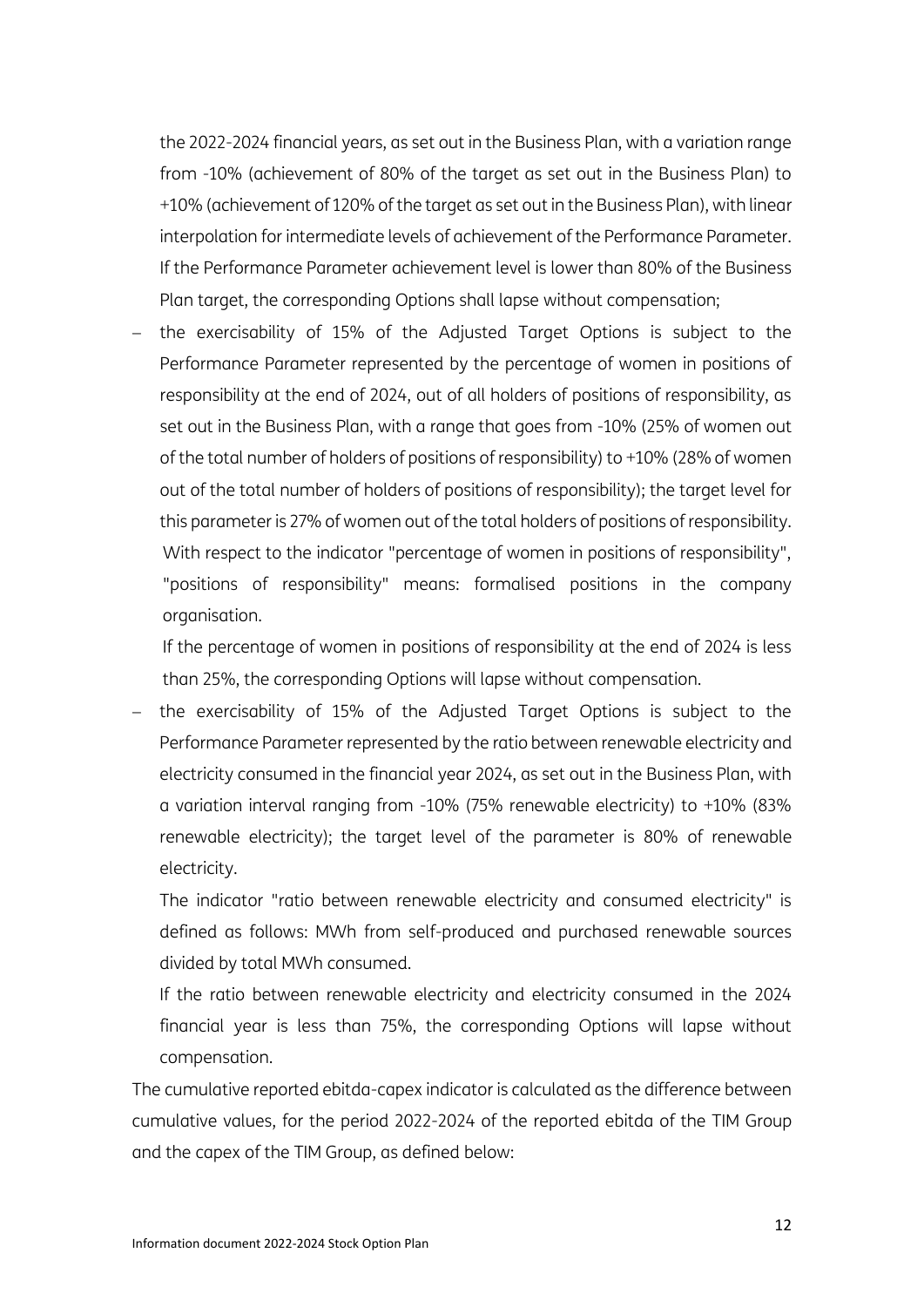- ebitda reported, namely operating profit (loss) before depreciation and amortization, capital gains/(losses) and impairment reversals/(losses) on noncurrent assets. It can also be calculated as the total operating revenues and income net of costs for the purchases of materials and services, employee benefits expenses and other operating costs, change in inventories and assets created internally. This indicator is used by TIM as financial target in internal presentations (business plan) and in external presentations (to analysts and investors). It represents a useful unit of measurement for the evaluation of the operating performance of the Group. The target reported value will be sterilised according to the same criteria defined for the annual variable incentives (MBO).
- capex (capital expenditures) represent the Group's investments in (tangible and intangible) operative fixed assets. Financial investments are therefore excluded. The target reported value will be sterilised according to the same criteria defined for the annual variable incentives (MBO) in addition to any differences with respect to the value of the licences already included in the Budget and 2022-2024 Plan.

The value of cumulative reported ebitda-capex as per Business Plan for the years 2022- 2024 is 3,994.6 million euros.

The Plan regulations will provide for the possibility for the Board of Directors to resolve on acceleration of the Vesting (and immediate exercisability) of the Target Options, in the event of a public offer on the Shares. If, as a result of a public offer, a subject acquires legal control of the Company, Vesting will be accelerated automatically (with immediate exercisability of the target Options).

### *4.6. Information on any restrictions on the disposability of the Options or on the Shares delivered from the exercise of the Options*

The Options will be allocated to the Beneficiaries on a personal basis, and may not be transferred or subjected to restrictions or be the subject of acts of disposal *inter vivos*. Following the Options being exercised (to the maximum extent to which they may be exercised at Vesting, in application of the correction related to the Maximum Benefit and depending on Performance Parameters' achievement level), against payment of the Strike Price, the Beneficiaries will receive Shares with regular dividend entitlement, at the rate of one Share for each Option exercised, with no restrictions on availability.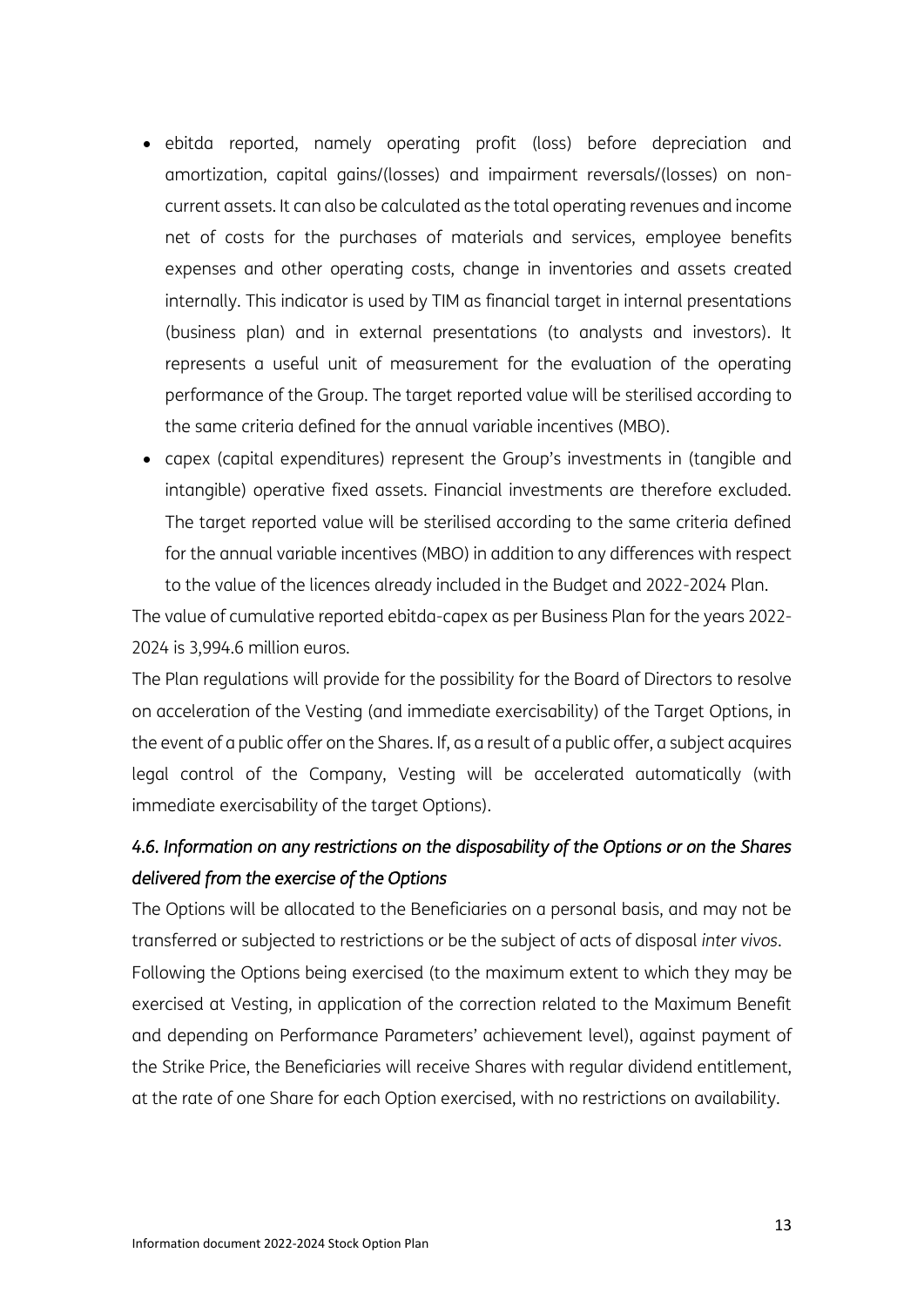*4.7. Description of any resolutory conditions which apply in relation to the allocation under the Plan in the event that the Beneficiaries engage in hedging transactions to neutralise any prohibitions on the sale of the Options, or of the Shares deriving from the exercise of such options* 

Not applicable.

### *4.8. Description of the effects produced by the termination of employment*

The Options will lapse without any compensation upon termination of the Beneficiary's employment with TIM, its Subsidiaries and/or Successor Companies during the Vesting period.

Exceptions to this rule are cases of early Beneficiary death (with the Options exercisable by the heirs) or interruption of the relationship due to (i) retirement; (ii) total and permanent disability; (iii) termination by mutual consent (excluding voluntary resignation), provided that the interruption event occurs on or after 1 January of the year following allocation. In these cases, the Options will be subject to Vesting (without any Vesting acceleration), in a number reduced in proportion to the full four-month periods which have already elapsed since the allocation date until the interruption event (and for a full year for Beneficiaries allocated Options prior to 1 September 2022).

It is understood that, in any other case of termination of the Beneficiary's employment relationship with TIM, its Subsidiaries or Successor Companies, Options shall be forfeited. If a notification of disciplinary proceedings is sent, the right to exercise the Options will be suspended until receipt of the communication announcing the sanction to be applied (with possible application of the Claw Back) or that no sanction will be applied.

### *4.9. Indication of any other grounds for cancelling the Plan*

The Board of Directors shall be attributed all the powers required to implement the Plan, making all amendments/supplements to it as are necessary to pursue the objectives the Plan is intended to achieve, including when the applicable regulations change or extraordinary situations not envisaged in the Regulations arise.

# *4.10. Reasons for an option for the company to "buy back" the financial instruments underlying the plan, introduced pursuant to article 2357 et seq. of the Italian Civil Code*

The plan does not provide a right of repurchase by the Company.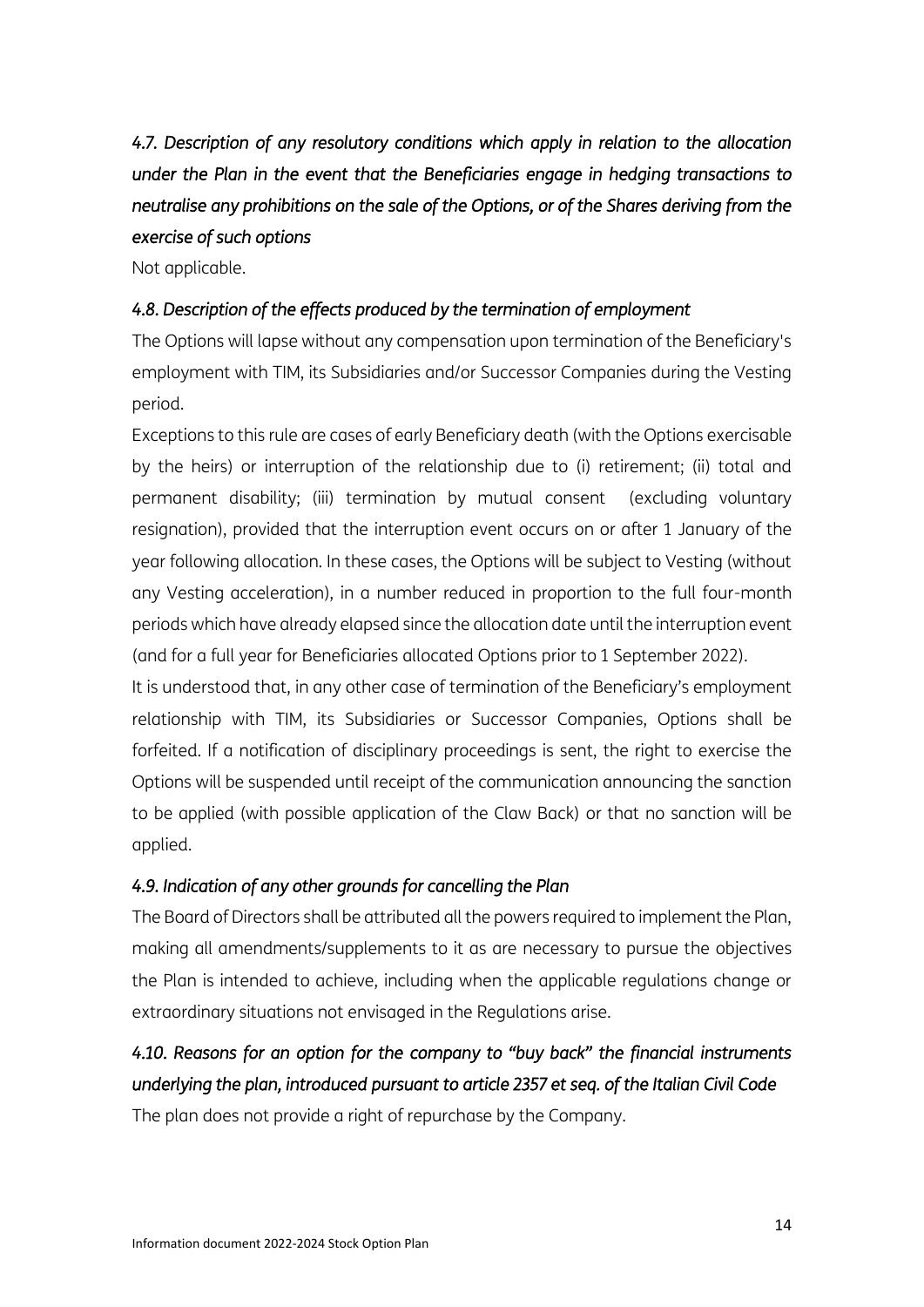# *4.11. Any loans or other facilities to be granted for the purchase of Shares pursuant to Article 2358 of the Italian Civil Code*

No loans or other facilities will be granted for the purchase of the Shares pursuant to Article 2358 of the Civil Code.

# *4.12. Indication of the cost the Company is expected to incur at the time of the allocation, as may be determined on the basis of the already defined terms and conditions, in total and for each financial instrument*

At the date of this document, it is not possible to indicate the exact Plan cost amount for the Issuer, as this cost depends on the number of Options to be allocated, determined in the manner described above.

Pursuant to IFRS 2 *(Share-based payments*), the Company and, where applicable, each Subsidiary or Successor Company will recognise the fair value of the Options allocated over the vesting period for the portion attributable to them. This amount will be recognised *pro-rata temporis* in the separate profit and loss account throughout the vesting period with an item in personnel costs as a counter-entry to a net equity reserve. These expenses recognised among the personnel costs may be deducted for IRES (corporate income tax) purposes by the Company and by each Subsidiary with registered offices in Italy, for the portion pertaining to it.

### *4.13. Indication of any capital dilution effects caused by the Plan*

If the entire Plan should be serviced by newly issued Shares, and it should be determined that a maximum number of 257,763,000 Options could be exercised, the issue of a maximum of 257,763,000 new Shares would have a dilution effect of 1.19% of the total capital and 1.65% of the ordinary shares alone as at 31 December 2021.

### *4.14. Any restrictions on the exercise of voting right or the attribution of property rights*

No restrictions on the exercise of voting rights or the attribution of property rights inherent to the Shares acquired through the exercise of the Options are anticipated.

### *4.15. If the shares are not traded on regulated markets, all the information needed to properly assess the value attributed to them*

Not applicable.

### *4.16. Number of financial instruments underlying each Option*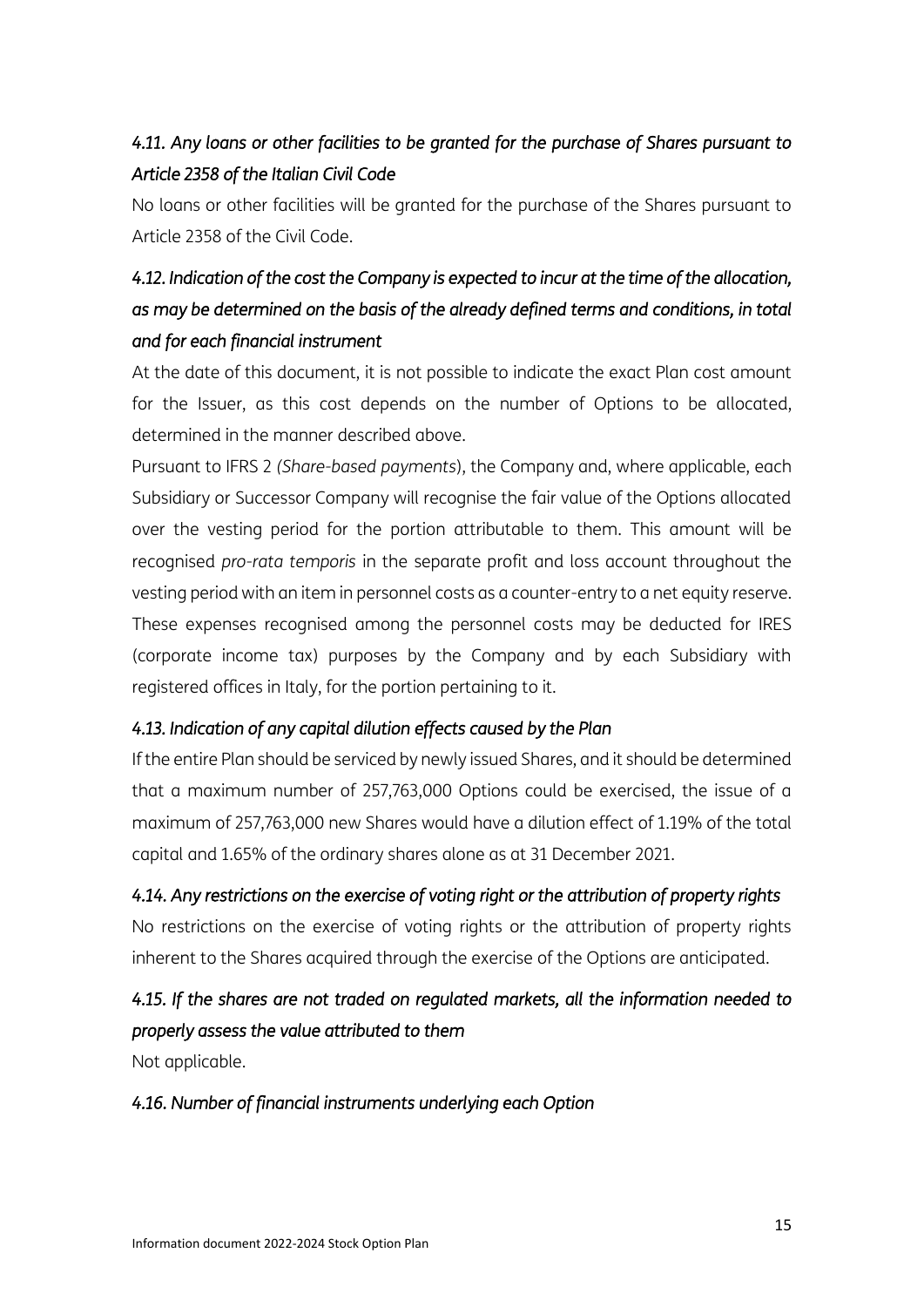Each Option will entitle the holder to subscribe to a newly issued Share (or to purchase an existing Share already held in the Company's portfolio) against payment of the Strike Price, based on Regulation terms and conditions.

### *4.17. Expiry of the Options*

Please refer to paragraphs 4.3 and 4.8 above.

### *4.18. Procedures, timing and clauses for exercising the Options*

See the provisions of preceding paragraphs 4.2 and 4.5.

### *4.19. Strike price of the Options*

The Strike Price is equal to 0.424 euros per Share and has been calculated as the weighted average of the official market price of TIM's ordinary Shares and savings shares on the electronic share market organised and managed by Borsa Italiana S.p.A. in the quarter December 2021-February 2022.

### *4.20. If the strike price is not the same as the fair market value, the reasons for this difference*

The method of determining the Strike Price is intended as a tool for synthetically valuing Company equity (in both its ordinary and savings share components) prior to the approval of the Business Plan, the implementation of which is rewarded by Plan incentives.

### *4.21. Criteria used as the basis for expecting different strike prices between various parties or various categories of Beneficiary*

Not applicable.

*4.22. In the event that the financial instruments underlying the Options are not traded in regulated markets, indication of the value attributable to the underlying financial instruments or the criteria for determining such value* 

Not applicable.

# *4.23. Criteria for the adjustments made necessary following extraordinary operations on the capital and other operations entailing a change in the number of underlying instruments*

See the provisions of preceding paragraph 3.3.